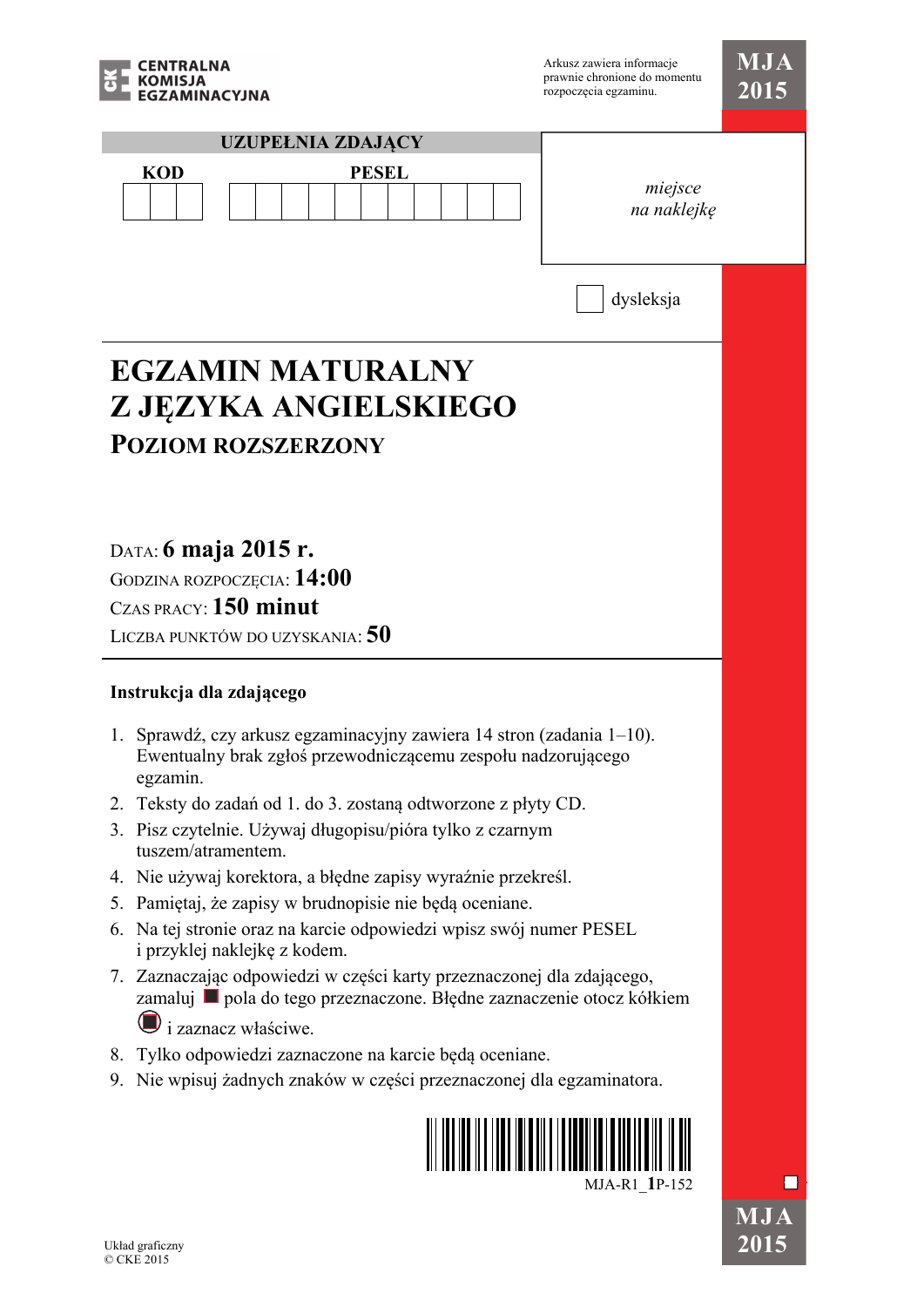## **Zadanie 1. (0–3)**

**Usłyszysz dwukrotnie trzy teksty. Z podanych odpowiedzi wybierz właściwą, zgodną z treścią nagrania. Zakreśl literę A, B albo C.** 

### **Tekst 1.**

## **1.1. When talking to a friend, the woman**

- **A.** criticises people who do not follow the dress code at work.
- **B.** expresses her opinion on the dress code at her workplace.
- **C.** supports new dress code regulations at her office.

## **Tekst 2.**

### **1.2. What is the speaker doing?**

- **A.** presenting a panel of judges
- **B.** hosting a competition on TV
- **C.** introducing the guests of a programme

### **Tekst 3.**

### **1.3. Which of the following is stated in the text as an opinion, not a fact?**

- **A.** In medieval times football matches were played to solve conflicts.
- **B.** Football matches nowadays unify fans rather than provoke fights.
- **C.** The media are to blame for the negative image of football fans.

### **Zadanie 2. (0–4)**

**Usłyszysz dwukrotnie cztery wypowiedzi na temat schronisk dla zwierząt. Do każdej wypowiedzi (2.1.–2.4.) dopasuj odpowiadające jej zdanie (A–E). Wpisz rozwiązania do tabeli.** 

**Uwaga: jedno zdanie zostało podane dodatkowo i nie pasuje do żadnej wypowiedzi.** 

### **This speaker mentions**

- **A.** ideas for entertaining animals living in a shelter.
- **B.** an amount of money already donated to finance an animal shelter.
- **C.** animals placed in a shelter temporarily.
- **D.** legislation which will soon be introduced.
- **E.** the need to change current legislation concerning cruelty to animals.

| 2.1. | 2.2. | 2.3. | 2.4. |
|------|------|------|------|
|      |      |      |      |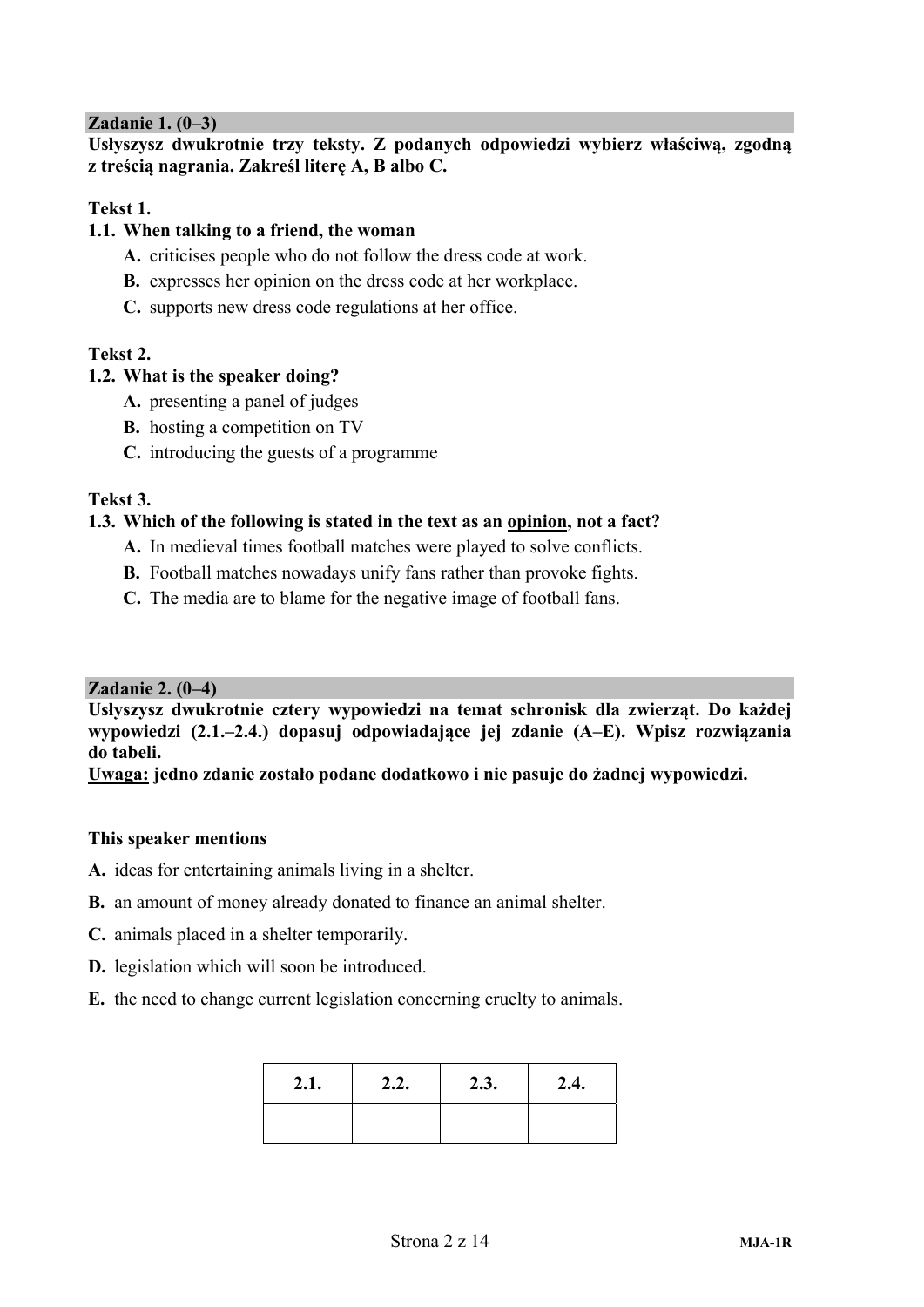### **Zadanie 3. (0–5)**

**Usłyszysz dwukrotnie wywiad z profesorem Thomasem Jacksonem na temat lądowania na Księżycu. Z podanych odpowiedzi wybierz właściwą, zgodną z treścią nagrania. Zakreśl literę A, B, C albo D.** 

#### **3.1. The spacesuits which the astronauts wore**

- **A.** were equipped with tubes filled with air.
- **B.** helped to control the astronauts' body temperature.
- **C.** carried away excess water to the cooling system.
- **D.** had a sophisticated texture absorbing space radiation.

#### **3.2. John Young's shadow in the photograph does not appear natural because**

- **A.** this picture is in fact fake.
- **B.** the sunlight fell from the right side.
- **C.** he was in mid-air when the photo was taken.
- **D.** he lost his balance when saluting the American flag.

### **3.3. According to Professor Jackson, the Moon rock samples brought back by Apollo**

- **A.** are older than any rocks of Earth origin.
- **B.** resemble rocks produced artificially.
- **C.** come from a different source than meteorites.
- **D.** have the same features as some Earth rocks.

### **3.4. The Soviets gave up the idea of landing on the Moon because**

- **A.** they felt discouraged by the difficulties faced by the Americans.
- **B.** the cost of the mission would have been higher than they had expected.
- **C.** they focused too much on the preliminary stage of the project.
- **D.** the mission ceased to be a challenge for them after the American success.

### **3.5. In the interview, Professor Jackson**

- **A.** questions the need for space exploration.
- **B.** explains why people come up with hoax theories.
- **C.** criticises NASA for abandoning the space race to the Moon.
- **D.** dismisses doubts concerning the US landing on the Moon.

## *PRZENIEŚ ROZWIĄZANIA ZADAŃ OD 1. DO 3. NA KARTĘ ODPOWIEDZI!*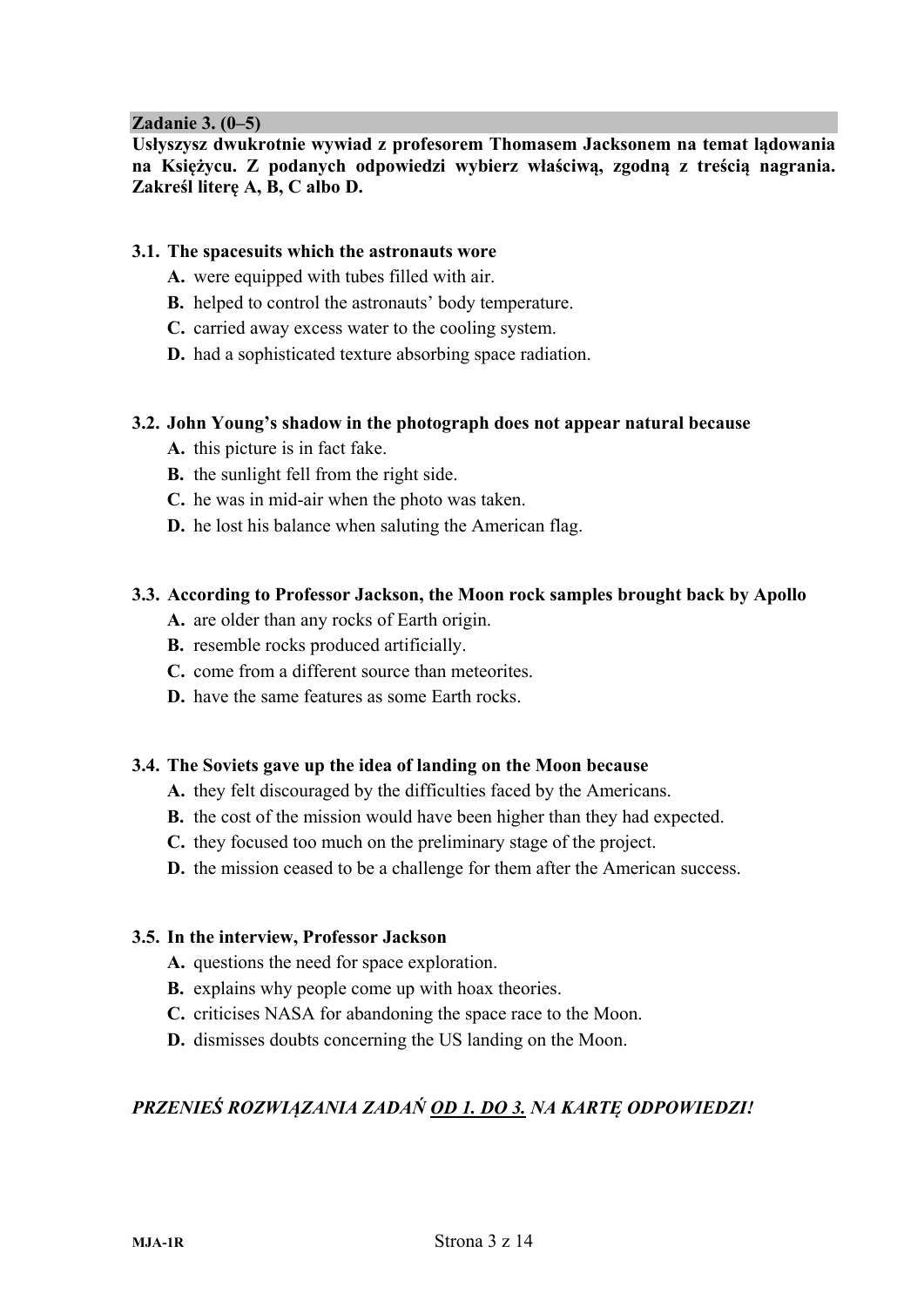### **Zadanie 4. (0–4)**

**Przeczytaj tekst, który został podzielony na trzy części (A–C) oraz pytania go dotyczące (4.1.–4.4.). Do każdego pytania dopasuj właściwą część tekstu. Wpisz rozwiązania do tabeli. Uwaga: jedna część tekstu pasuje do dwóch pytań.** 

| In which paragraph does the author mention |                                                                          |  |  |  |  |  |
|--------------------------------------------|--------------------------------------------------------------------------|--|--|--|--|--|
| 4.1.                                       | the inconveniences which cinema-goers have to put up with?               |  |  |  |  |  |
| 4.2.                                       | typical distractions which might occur when we watch a movie on a plane? |  |  |  |  |  |
| 4.3.                                       | an opportunity to judge fellow passengers' choice of films?              |  |  |  |  |  |
| 4.4.                                       | taking pleasure in something she usually avoids?                         |  |  |  |  |  |

### WHY I LOVE WATCHING MOVIES ON PLANES *by Catherine Shoard*

- **A.** Thirty thousand feet up, you are both God and ant. You survey the world beneath you as attentive staff serve refreshments and snacks. And yet you have no control over your own fate. You can't exit and you can't turn back. You are a hostage, at the mercy of others. Shocking as it may seem, this is what makes me love long flights, and especially watching movies on them. You have just a few options so you watch whatever is on, guilt-free. That's how I have seen most romantic comedies in my life. I generally consider them a waste of time and at home I do all I can not to watch them, but in the air they become a true source of enjoyment.
- **B.** The regulations or personal tastes of the programme planners who work for airlines are a mystery to me. The choice often seems quite random. Just looking through the lists of what Air Canada considers avant-garde, contemporary or a new release is an entertainment in itself. But surely there are some guidelines, probably something like: if a film can't cope with being viewed on a tiny screen, interrupted with beeps, meals, safety announcements and sudden drops in altitude, it has no place on a plane.
- **C.** There are some advantages, though. The movie goes straight from your individual screen into your brain, unfiltered by environmental factors. There are no strangers obstructing the view of the screen to those in the stalls behind, a partner commenting on the scene or kids munching popcorn. And while it's rude to stare at what the commuter sitting next to you on the tube is watching or reading, on a plane you just can't avoid it. Pop to the bathroom and as you return, you have no choice but to evaluate the personal taste of other travellers, whether you like it or not.

*adapted from www.theguardian.com*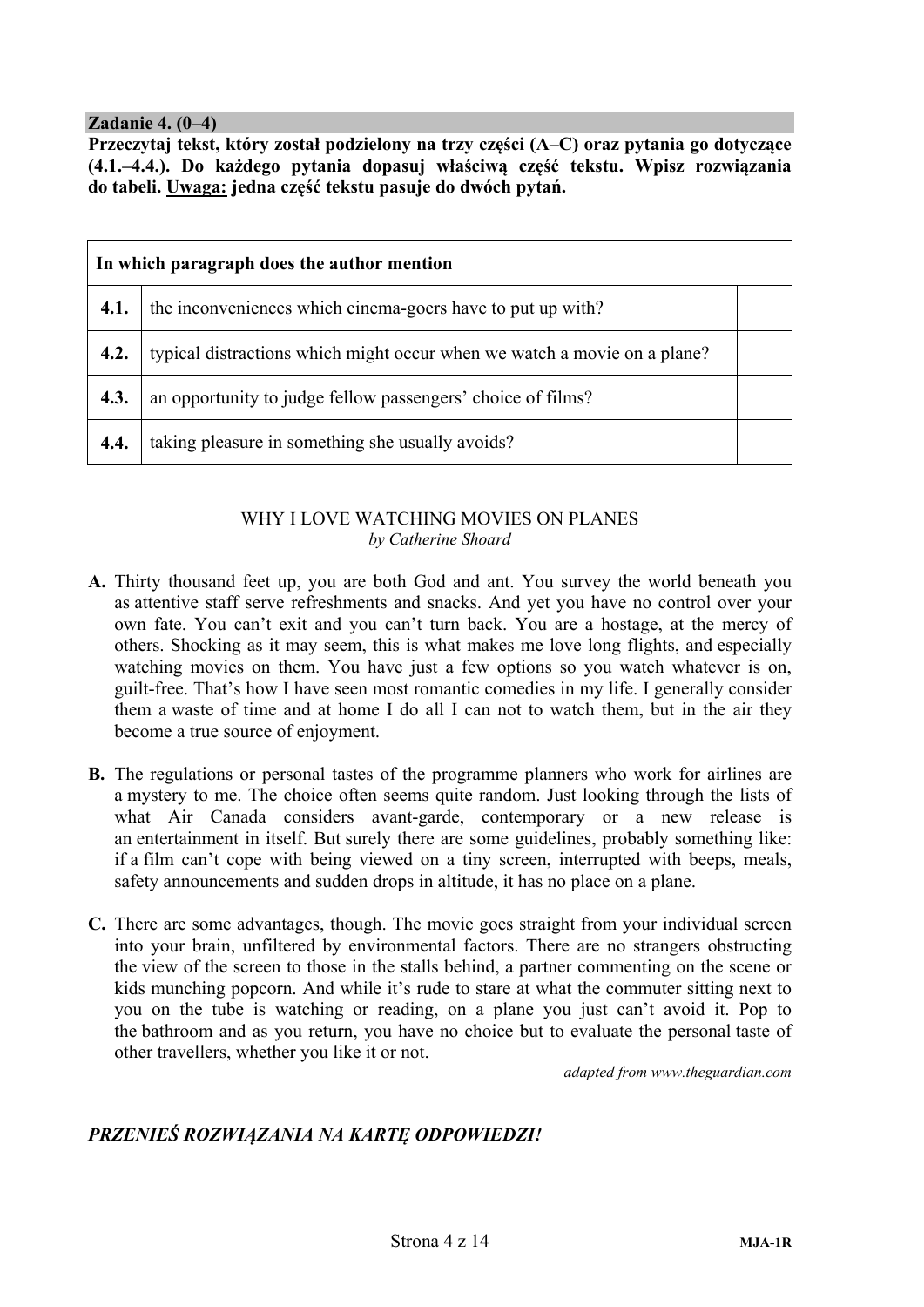### **Zadanie 5. (0–4)**

**Przeczytaj tekst, z którego usunięto cztery fragmenty. Wpisz w luki 5.1.–5.4. litery, którymi oznaczono brakujące fragmenty (A–E), tak aby otrzymać logiczny i spójny tekst. Uwaga: jeden fragment został podany dodatkowo i nie pasuje do żadnej luki.** 

### THE MAPS OF THE FUTURE

The modern map is no longer a printed publication we struggle with on a mountain peak, but digital, data-rich and dynamic. Thanks to satellite navigation, GPS-enabled smartphones, social networking and 3D visualisation technology, maps are becoming almost unlimited in their functionality and capable of incorporating real-time updates. **5.1.** For instance, tourists will be able to plan their trips by using their phones to project a 3D map onto a wall. Then they'll be able to manipulate it remotely with their fingers, adding layers of information such as landmarks, restaurants, recommendations from friends, as well as transport links and times. As digital maps can now be linked to an almost infinite number of data sets, they're also going to become more personalised. Cyclists or surfers, for example, will be able to add whatever information they find relevant. And soon we may not only be visualising maps. **5.2.** This kind of function in a map would also be an obvious advantage for people whose sight is impaired.

Not only does geo-location help us know where we are and what there is of interest around us, it can also show us where everyone else is, and what they think is useful and interesting. **5.3.** Consequently, we receive real-time alerts from fellow drivers, and hopefully enjoy a less frustrating journey. In my area, over 1,500 motorists drove 105,000 miles and posted and shared 528 road alerts in the last week alone. Of course, a system based on collecting data from users' posts works better when more people take part, so if the number is smaller, it might not always be 100% reliable. **5.4.** National emergency services spring to mind first when one thinks of the users of the more precise, dynamically-updated maps which are currently available.

While new interaction technologies are making maps richer, there is still one underlying theme uniting all maps throughout history – location. We'll always need to know where we are.

*adapted from www.bbc.co.uk* 

- **A.** Thus, maps are becoming social. Many navigation applications for mobile phones are incorporating live updates from their community of users to give commuters tips on how to avoid traffic jams.
- **B.** And in the years to come the way we interact with maps will undergo even more transformations.
- **C.** It's said that about one billion hours of travel time and 3.5 billion litres of fuel are saved globally due to improved navigation.
- **D.** Nevertheless, there is no doubt that such services can improve the accuracy of maps to the benefit of all.
- **E.** They may be talking to us, too. Words are sometimes better than pictures, particularly if you don't want to keep stopping to look at your smartphone.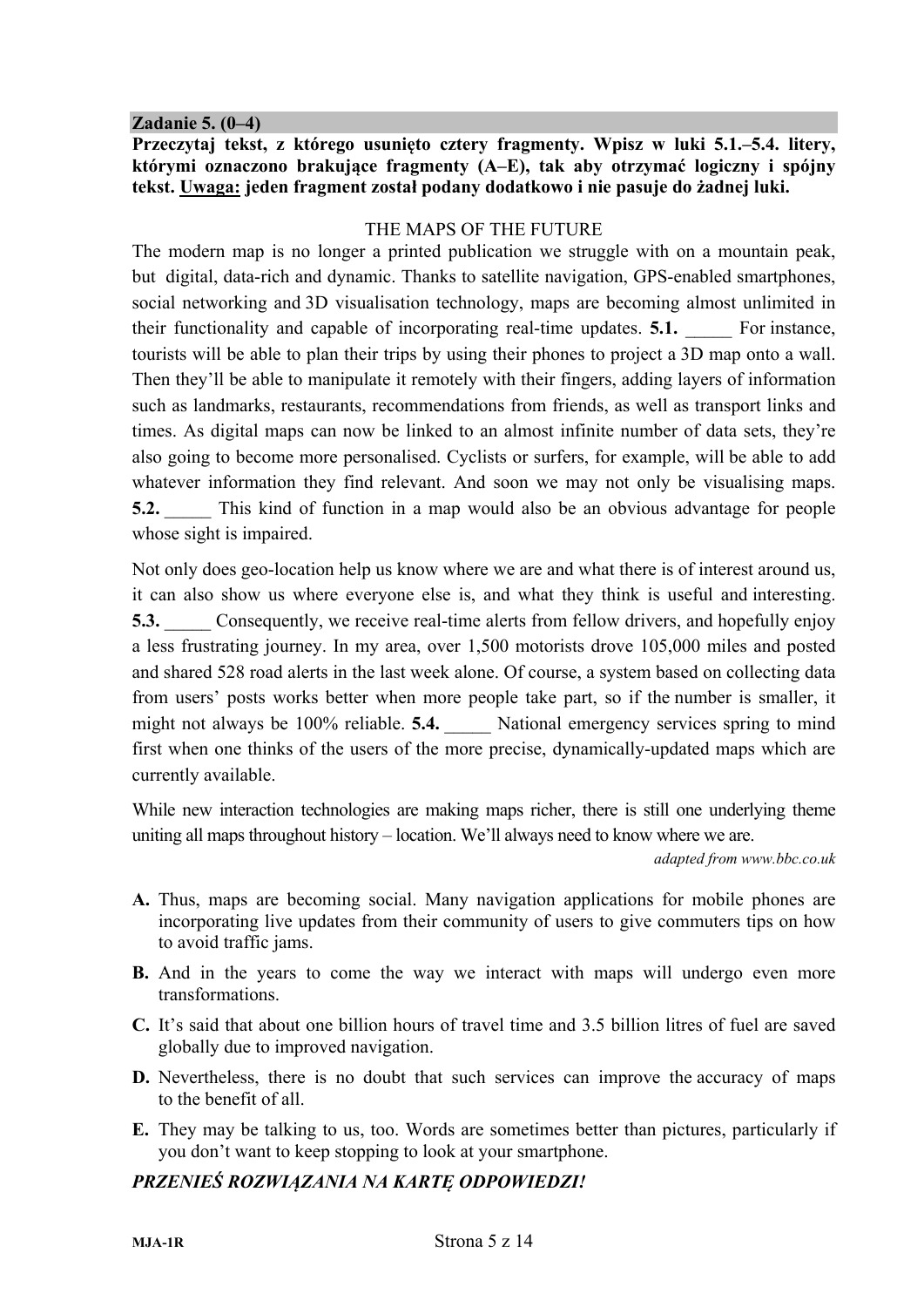#### **Zadanie 6. (0–5)**

**Przeczytaj dwa teksty na temat pracy. Z podanych odpowiedzi wybierz właściwą, zgodną z treścią tekstu. Zakreśl literę A, B, C albo D.** 

### **Tekst 1.**

### A CHANCE

When I finally decided to give up busking, I felt a mixture of emotions. Part of me was angry, however, another part of me began to see I had an opportunity to put the past behind me. I knew I couldn't carry on singing on street corners all my life. I had to move on.

That was all very well in theory, of course. But no one was going to give me a job. It wasn't because I was stupid, I knew that. Thanks to the IT work I'd done when I was a teenager back in Australia, I was fairly knowledgeable when it came to computers. But I didn't have any relevant experience in the UK to rely on and if a prospective employer asked me where I'd spent the past ten years, I wouldn't be able to say I'd been working for Google or Microsoft. So I had to forget that. There wasn't even any point in my applying to do a training course in computing because they wouldn't accept me. I had been homeless for years and didn't even have an O level to my name.

I realised that there was only one option – selling the *Big Issue*<sup>1</sup> . I didn't have the luxury of waiting for something else to turn up. So the next day I set off for Covent Garden. I had to find Sam, the area's *Big Issue* coordinator.

Selling the *Big Issue* is not easy. People often come up to you and say "get a job". They think that the sellers are given the magazines for free but it's not the case. The philosophy of the *Big Issue* is "you have to have money to make money". You get a small number of free magazines only on the first day. Once you've sold them, you purchase further copies for £1.25 and sell them for £2.50, thereby making a £1.25 income per copy. You need to plan carefully how many magazines you buy every day because if you make no money, you can't afford copies to sell the next day.

I had tried it once, yet, for me it hadn't worked out. I gave it up after a few months but I could still remember some of the grim, monotonous days I'd spent trying to tempt Londoners to part with their cash in return for a magazine. But I'd been invisible. They would turn their backs on me or do all they could to avoid me. That's why I'd turned to busking, at least then I had my music to attract people's attention.

I wouldn't have considered going back to selling the *Big Issue* if it hadn't been for my cat, Bob. He had transformed my fortunes on the street incredibly. If I could do as well selling the *Big Issue* as I'd done busking with Bob, then my life would take a turn for the better.

*adapted from A Street Cat Named Bob by James Bowen* 

<sup>1</sup> Big Issue – a magazine published on behalf of and sold by homeless people.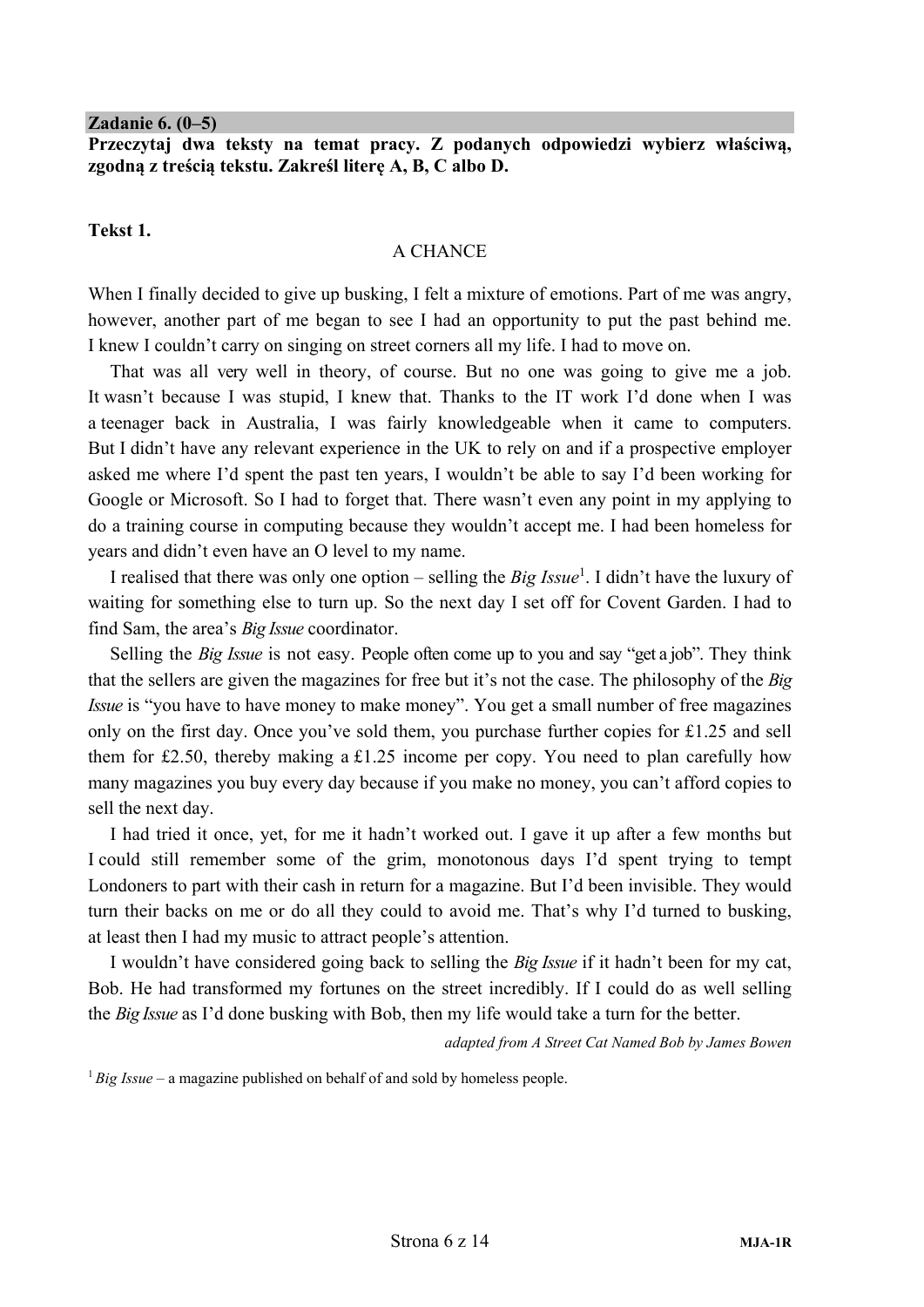### **6.1. In the second paragraph, the narrator explains why**

- **A.** he had no previous experience in computing.
- **B.** his skills were irrelevant in Australia.
- **C.** an IT job was not an option for him in the UK.
- **D.** Google and Microsoft turned down his job application.

### **6.2. People who sell the** *Big Issue* **in the street**

- **A.** have to be able to manage their finances.
- **B.** collect money for the charity of their choice.
- **C.** get a few free copies of the magazine every day.
- **D.** are paid a fixed salary regardless of the number of copies sold.

### **6.3. When the narrator recalls his first experience of selling the** *Big Issue***, he mentions**

- **A.** the tricks he used to attract the attention of potential buyers.
- **B.** the joyful moments with his cat accompanying him at work.
- **C.** the severe depression he luckily managed to overcome.
- **D.** the behaviour of people passing him by in the street.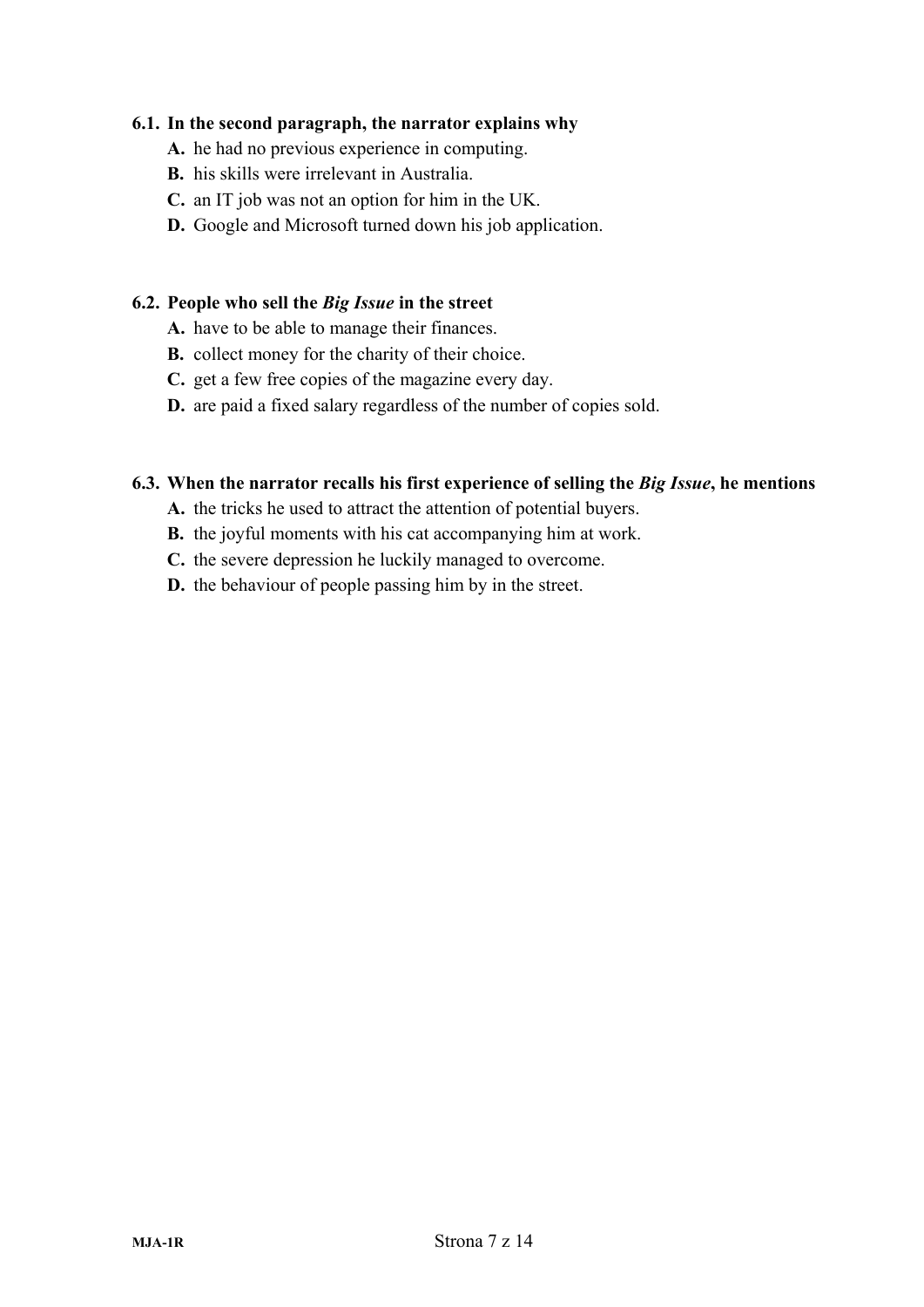## **Tekst 2.**

### WALKING DOGS FOR A LIVING

Gazing out on a sunny summer day from behind the office desks, there are few people who have never thought of being a river guide or a rancher. For many dog lovers, those outdoorsy dreams concern dog walking.

It's a common misconception that dog walking is undemanding. No doubt this illusion stems from the humble beginnings of the profession. Once upon the 1960s, people simply paid the kid down the street a dollar to take Fido out for them. As we've packed ourselves into tighter urban spaces with growing crime rates and heavier traffic, the risks involved in a kid walking Fido no longer allow for that solution. But pet owners have even less time and available space to walk Fido, who still needs regular, vigorous exercise beyond what he can get in our small backyards. That's why professional dog walking was born. And a professional is what it takes to safely navigate six to eight unruly dogs through heavily used natural spaces.

Unaware of the hardships, many walkers start out with the experience of walking their own pets. Soon they realize the job involves more than it's commonly believed. It starts with having the appropriate licences. It's about interacting skillfully with other trail users and knowing what to do if a fight breaks out. Bad weather brings its own set of trials such as cleaning up soaked and muddy pets. That, however, is not all there is to dog walking. Most of all, it is a business like any other and as such it involves paperwork, customer service, accounting, and an endless list of rules and regulations most of us are not aware of.

Still, a lot of dog walkers think they have the best job in the world. One former lawyer once told me, "My worst day on the trail is better than the best day in my old job."

*adapted from www.dogtec.org*

### **6.4. One of the reasons why professional dog walking started was that**

- **A.** there appeared more vigorous breeds of dogs which needed more exercise.
- **B.** dog owners could afford to pay more for having their pets walked.
- **C.** city dwellers moved to houses without backyards.
- **D.** walking dogs was no longer safe for kids.

### **6.5. In the third paragraph, the author**

- **A.** ridicules people who give up professional careers for dog walking.
- **B.** makes the reader aware of the challenges dog walkers have to face.
- **C.** expresses his doubts whether teenagers should engage in dog walking.
- **D.** explains why new rules regulating the dog walking profession are necessary.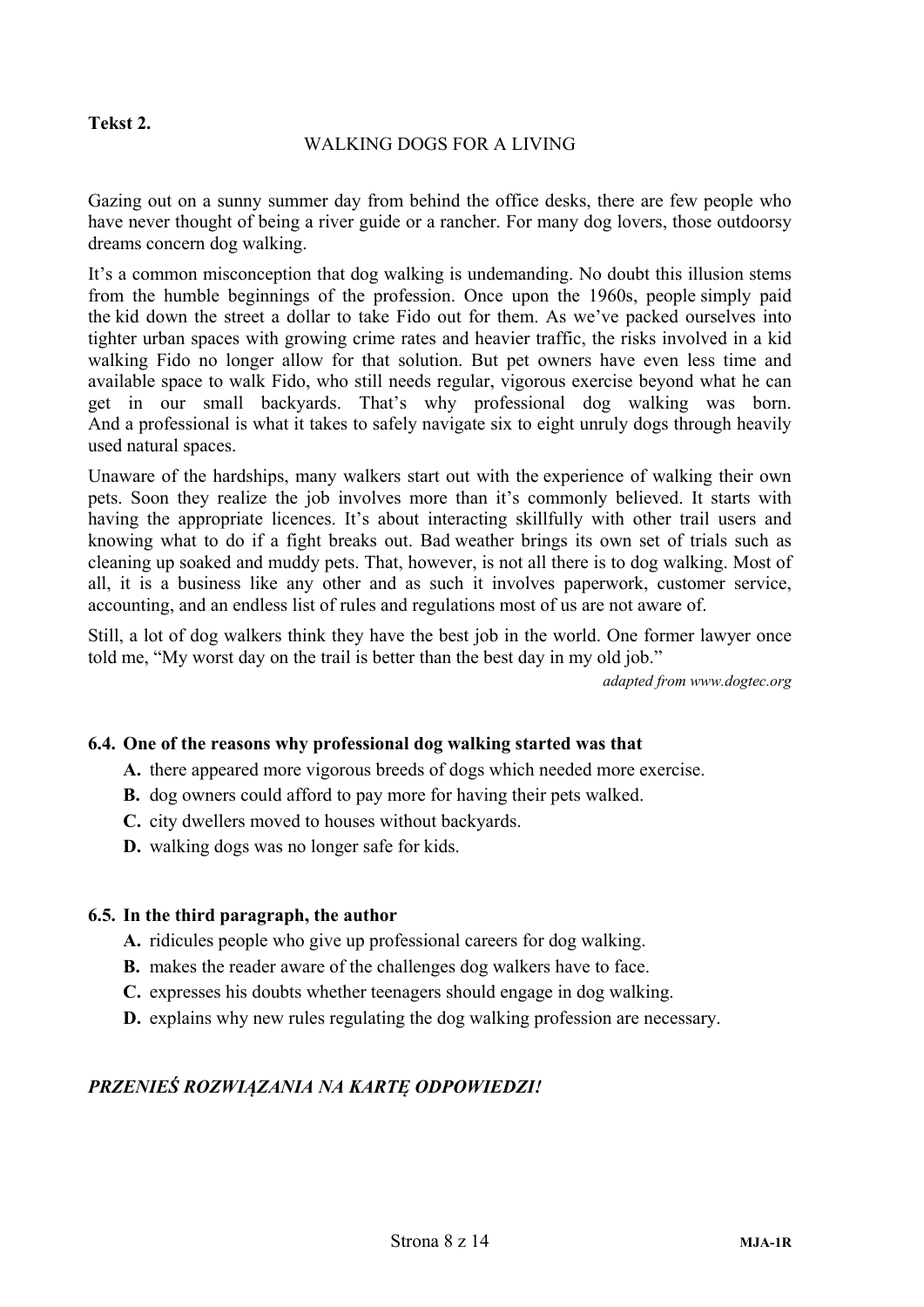**Zadanie 7. (0–4)** 

**Przeczytaj tekst. Z podanych odpowiedzi wybierz właściwą, tak aby otrzymać logiczny i gramatycznie poprawny tekst. Zakreśl literę A, B, C albo D.** 

### SUPER BOWL COMMERCIALS

Television advertisements are typically skipped, but when it **7.1.** \_\_\_\_\_ to Super Bowl commercials, that's not the case. The vast majority of Super Bowl spectators are Americans, and they eagerly await breaks in the big game to see which commercials impress them the most. In the days to follow, national surveys will judge which advertisement carried the best viewer response. Over the past decades ads **7.2.** an increasingly significant aspect of the event. Sometimes they are discussed even more than the game **7.3.** 

Which commercials cost the most to make? Which ones were surprisingly cheap? These are the two most frequently asked questions. **7.4. Let us answers**, one of the most popular commercials was a Doritos tortilla chips advert which cost only about \$500 to make. Altogether, around 60 commercials were broadcast throughout the game, with prices up to \$4 million for 30-second slots.

*adapted from www.people.howstuffworks.com*

| 7.1.           | 7.2.                       |
|----------------|----------------------------|
| A. adds        | A. have become             |
| <b>B.</b> goes | <b>B.</b> had become       |
| C. passes      | C. are to become           |
| D. comes       | <b>D.</b> will have become |
|                |                            |

| 7.3.                   | 7.4.               |
|------------------------|--------------------|
| A. by oneself          | A. If only         |
| <b>B.</b> aside        | <b>B.</b> The more |
| $C.$ itself            | C. Due to          |
| <b>D.</b> for its sake | D. As for          |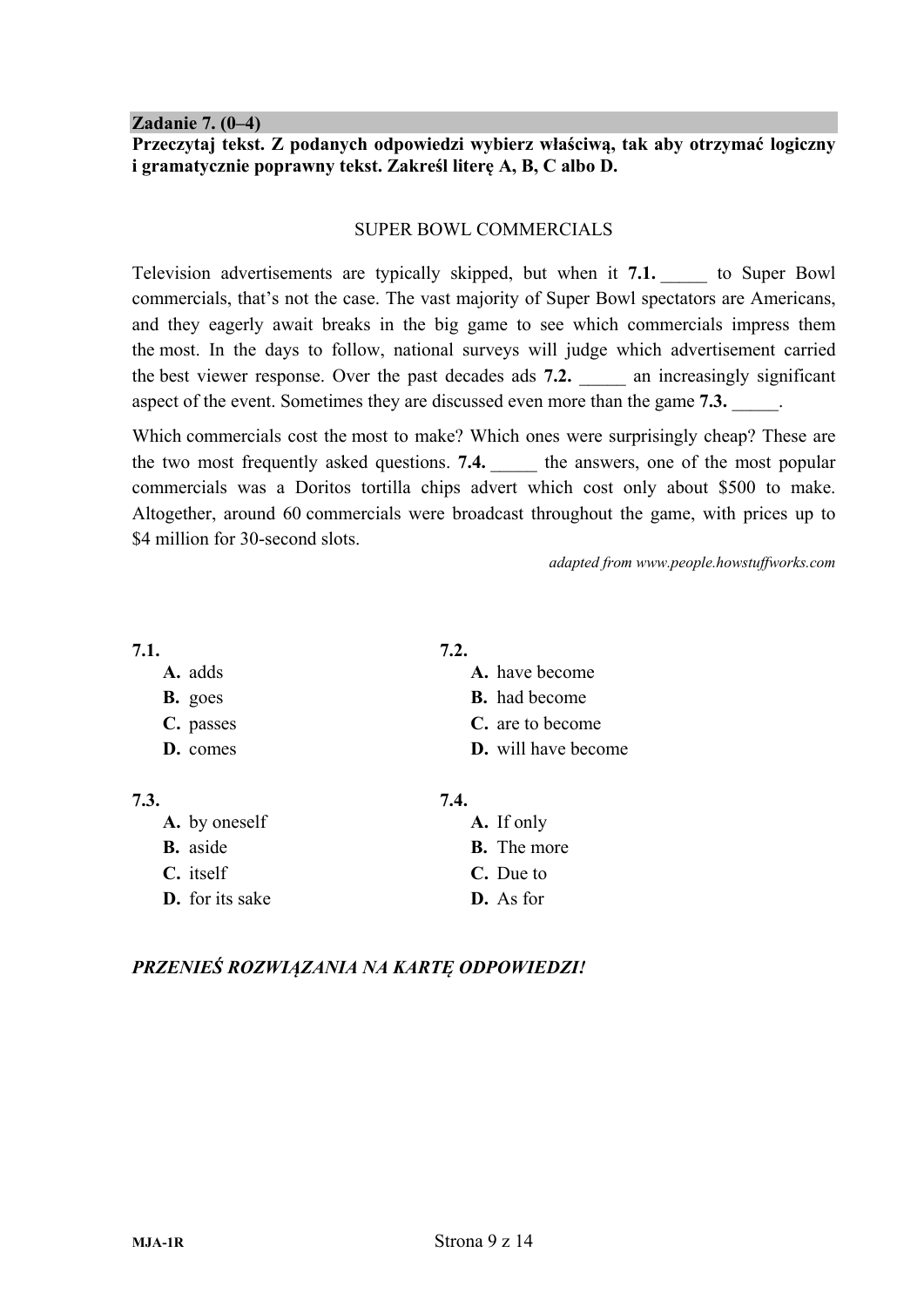#### **Zadanie 8. (0–4)**

**Przeczytaj tekst. Uzupełnij każdą lukę (8.1.–8.4.) jednym wyrazem, tak aby powstał spójny i logiczny tekst. Wymagana jest pełna poprawność gramatyczna i ortograficzna wpisywanych wyrazów.** 

### THE NEWSPAPER OF TOMORROW

Should we think of the newspaper as an everlasting institution? It might seem that the newspaper was born many generations ago and, 8.1. very recently, had no competition. Of course this is not true. In the 1920s, it was the invention of the radio **8.2. 8.2. was supposed to kill the newspaper. Then it was TV news and** the Internet. The newspaper has evolved and adapted. One of the examples of such changes is the disappearance of the evening edition newspaper due to TV news.

Visions of what newspapers might 8.3. **like in the future varied throughout** the  $20<sup>th</sup>$  century. In the  $21<sup>st</sup>$  century they've taken the form of a multimedia product that lives on your tablet. One thing is certain – newspapers will continue to evolve for many decades 8.4. **8.4. example 10 come, becoming more and more technologically advanced.** 

*adapted from www.blogs.smithsonianmag.com*

#### **Zadanie 9. (0–4)**

**Uzupełnij zdania 9.1.–9.4., wykorzystując podane w nawiasach wyrazy w odpowiedniej formie. Nie należy zmieniać kolejności podanych wyrazów, trzeba natomiast – jeżeli jest to konieczne – dodać inne wyrazy, tak aby otrzymać logiczne i gramatycznie poprawne zdania. Wymagana jest pełna poprawność ortograficzna wpisywanych fragmentów. Uwaga: w każdą lukę możesz wpisać maksymalnie pięć wyrazów, wliczając w to wyrazy już podane.** 

**9.1.** When I was a lecturer at university, I (*use / speak / public*)

\_\_\_\_\_\_\_\_\_\_\_\_\_\_\_\_\_\_\_\_\_\_\_\_\_\_\_\_\_\_\_\_\_\_\_\_\_\_\_\_\_\_\_\_\_\_\_\_ at least three times a week,

but since I retired it has happened only occasionally.

**9.2.** I have to write down this limerick. I won't manage (*learn* / *it* / *heart*)

\_\_\_\_\_\_\_\_\_\_\_\_\_\_\_\_\_\_\_\_\_\_\_\_\_\_\_\_\_\_\_\_\_\_\_\_\_\_\_\_\_\_\_\_\_\_\_\_\_\_\_\_\_\_\_\_\_\_ in five minutes.

**9.3.** The manager's sarcastic comments (*prevent / I / express*)

my opinion at the last meeting.

**9.4.** If I knew how to ski, I (*go / ski*) \_\_\_\_\_\_\_\_\_\_\_\_\_\_\_\_\_\_\_\_\_\_\_\_\_\_\_\_\_\_\_\_\_\_\_\_\_\_\_\_\_\_\_\_\_

with a group of friends last weekend.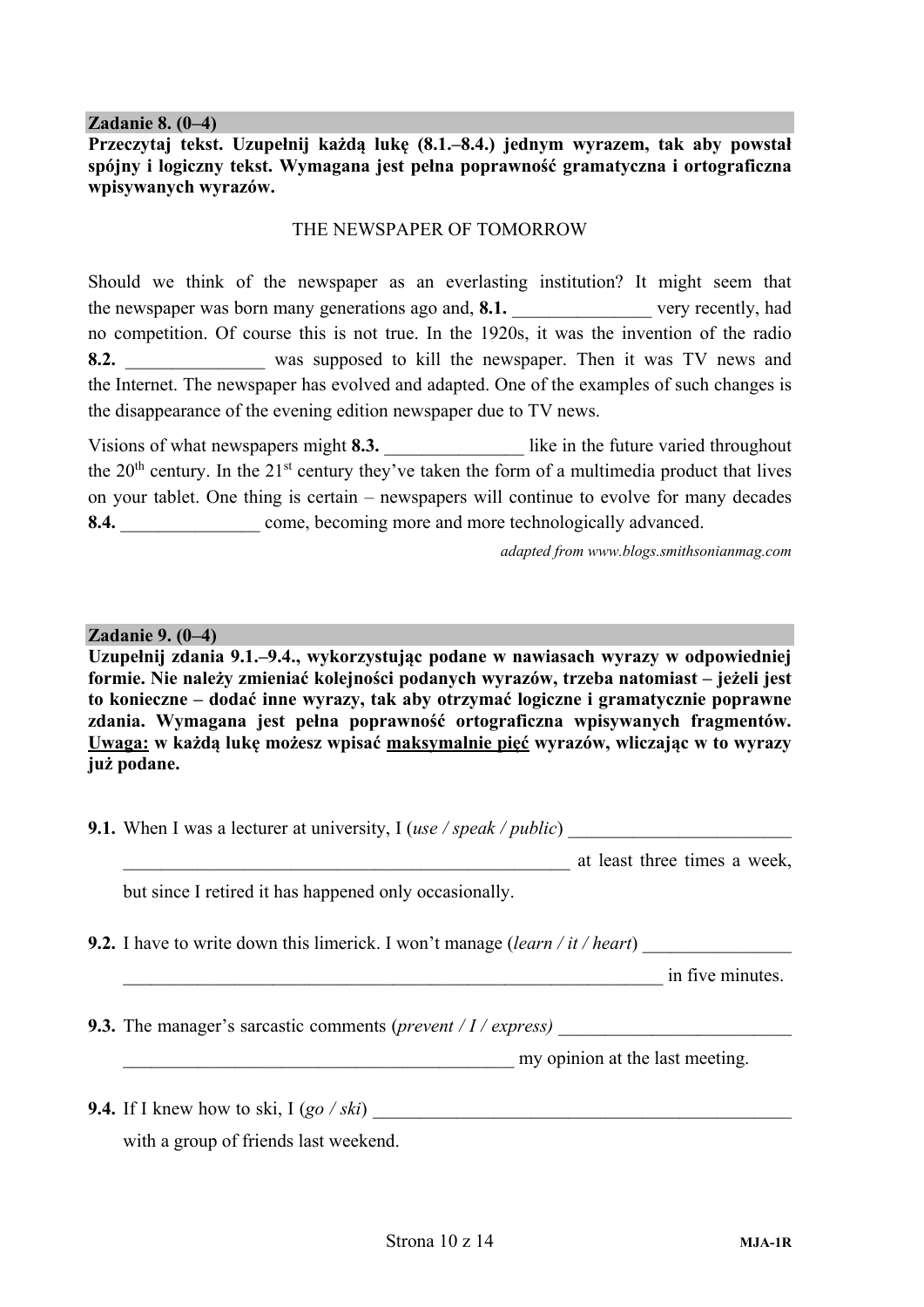#### Zadanie 10. (0-13)

Wypowiedz się na jeden z poniższych tematów. Wypowiedź powinna zawierać od 200 do 250 słów i spełniać wszystkie wymogi typowe dla formy wskazanej w poleceniu. Zaznacz temat, który wybrałeś(-aś), zakreślając jego numer.

- 1. Coraz częściej słyszymy o osobach, które decyduja się wyruszyć samotnie na trudna wyprawę – opłynąć Ziemię, dotrzeć na biegun, zdobyć niedostępny szczyt itp. Napisz rozprawkę, w której przedstawisz wady i zalety odbycia takiej wyprawy samotnie.
- 2. Jedna z gazet ogłosiła konkurs na pomysł kampanii zachęcającej do oszczędzania wody. Napisz list do redakcji. Opisz w nim sytuację, dzięki której uświadomiłeś(-aś) sobie wagę tego problemu, i przedstaw swoją propozycję takiej kampanii.

# **CZYSTOPIS**

 $\mathbf{I}$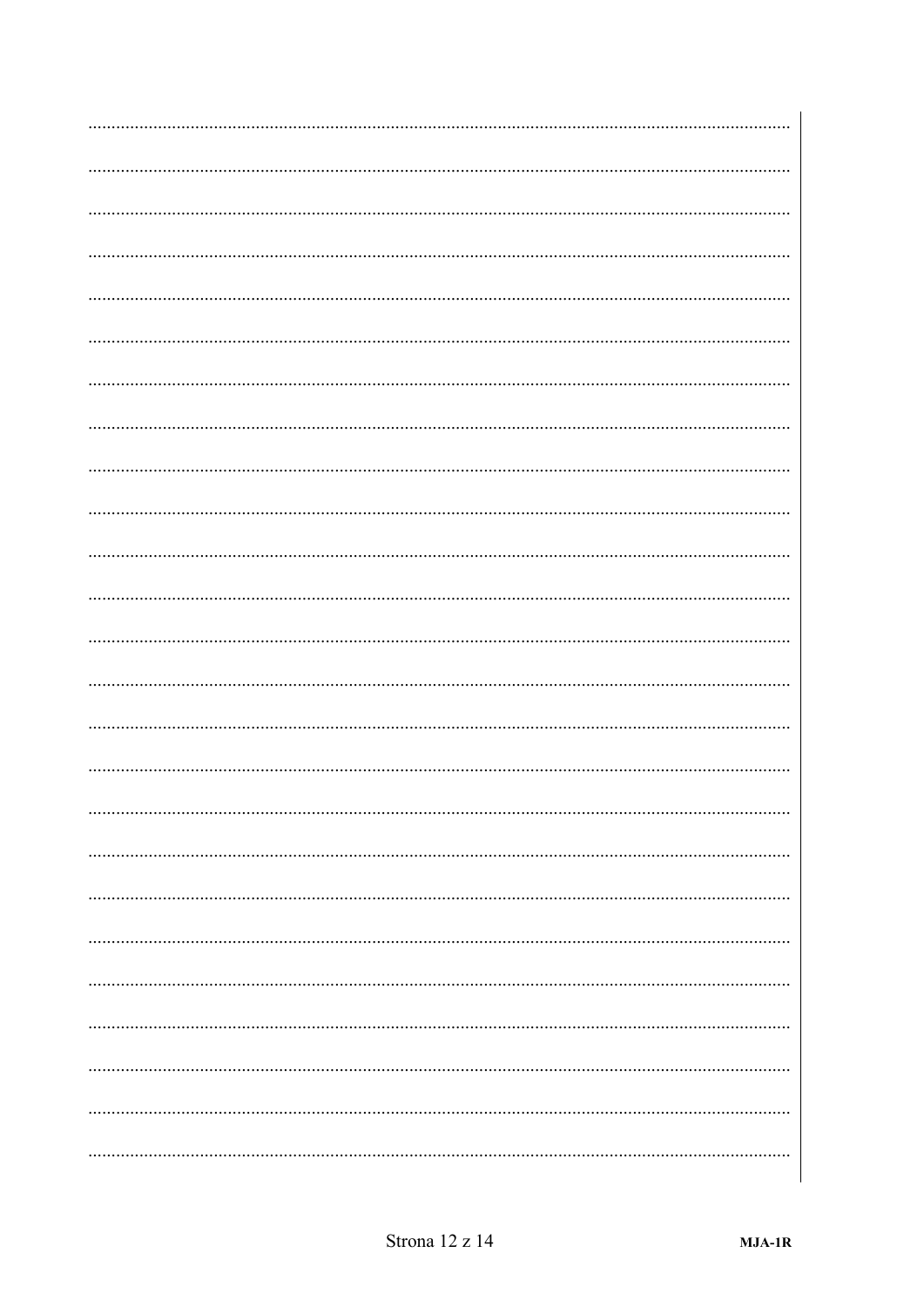| Zgodność z poleceniem |                                                     |  |                |  | Spójność<br><i>i</i> logika | <b>Zakres</b><br>środków<br>językowych | Poprawność<br>środków<br>językowych | <b>RAZEM</b>    |                 |  |  |
|-----------------------|-----------------------------------------------------|--|----------------|--|-----------------------------|----------------------------------------|-------------------------------------|-----------------|-----------------|--|--|
|                       | $0 - 1 - 2 - 3 - 4 - 5$                             |  |                |  |                             |                                        | $0-1-2$                             | $0 - 1 - 2 - 3$ | $0 - 1 - 2 - 3$ |  |  |
|                       | Elementy treści $(0-1-2)$<br>Elementy formy $(0-1)$ |  |                |  |                             |                                        |                                     |                 |                 |  |  |
|                       |                                                     |  | $\overline{4}$ |  |                             |                                        |                                     |                 |                 |  |  |
|                       |                                                     |  |                |  |                             |                                        |                                     |                 |                 |  |  |